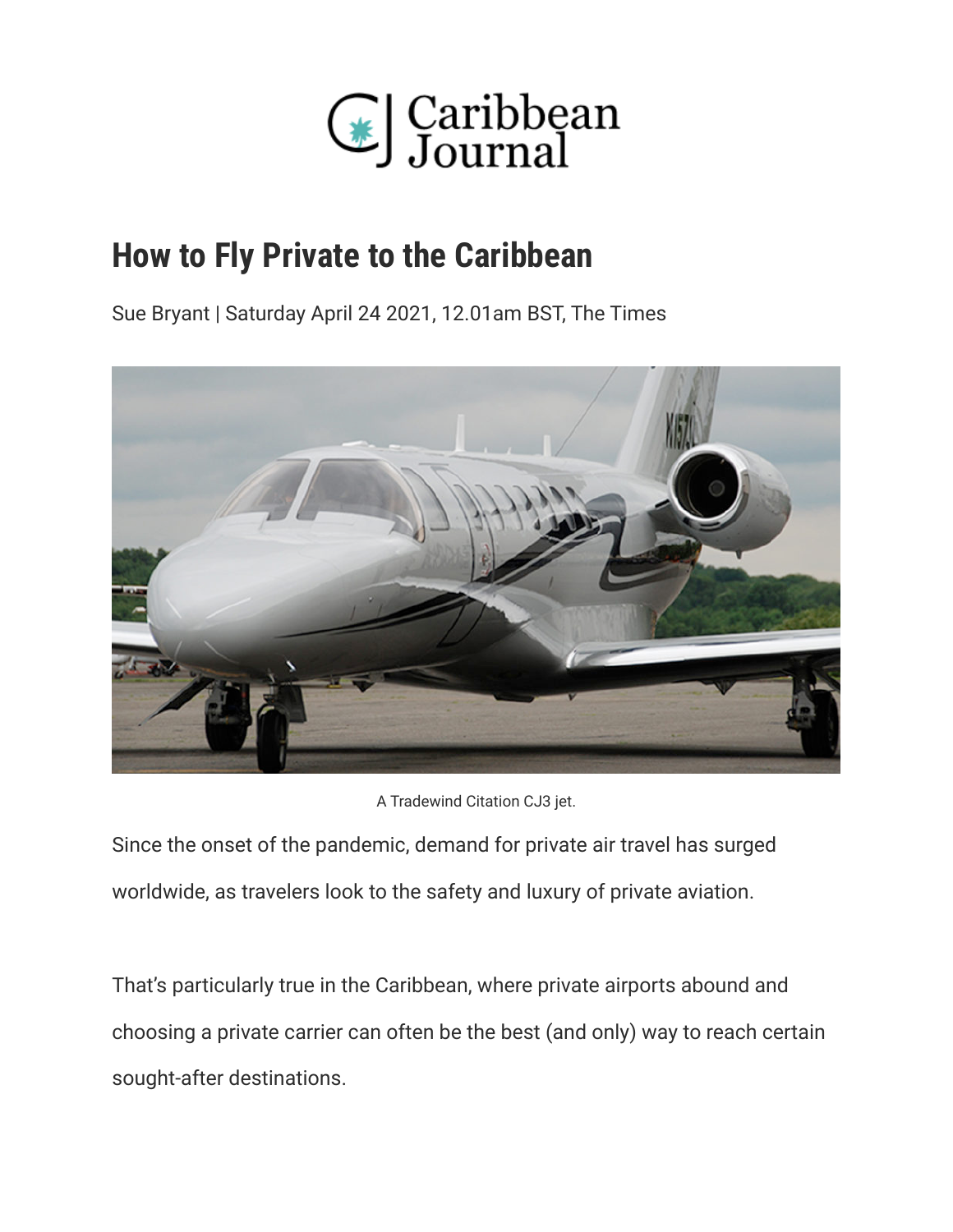So what's the process actually like? And how do you go about booking a private flight in the Caribbean?

To learn more, *Caribbean Journal* caught up with David Zipkin, co-owner and Vice President of Tradewind Aviation, one of the world's leading private jet companies and a major aviation force in the Caribbean. (Tradewind also offers scheduled commercial service to a number of destinations, most notably the island of St Barth).

#### **How has the pandemic changed the demand for private jet travel?**

The pandemic has changed private aviation in several ways. First, there is more overall demand driven by the desire to avoid exposure to the virus in airports and airlines. Additionally, we have seen a 50 percent increase in new to private travel since the pandemic began. Another shift is in travel patterns. People have more schedule flexibility so we are seeing less pressure on traditionally busy days and more demand at off times. We expect this trend to continue through at least the summer with remote work continuing or many people.

#### **Are you seeing different customers than you used to?**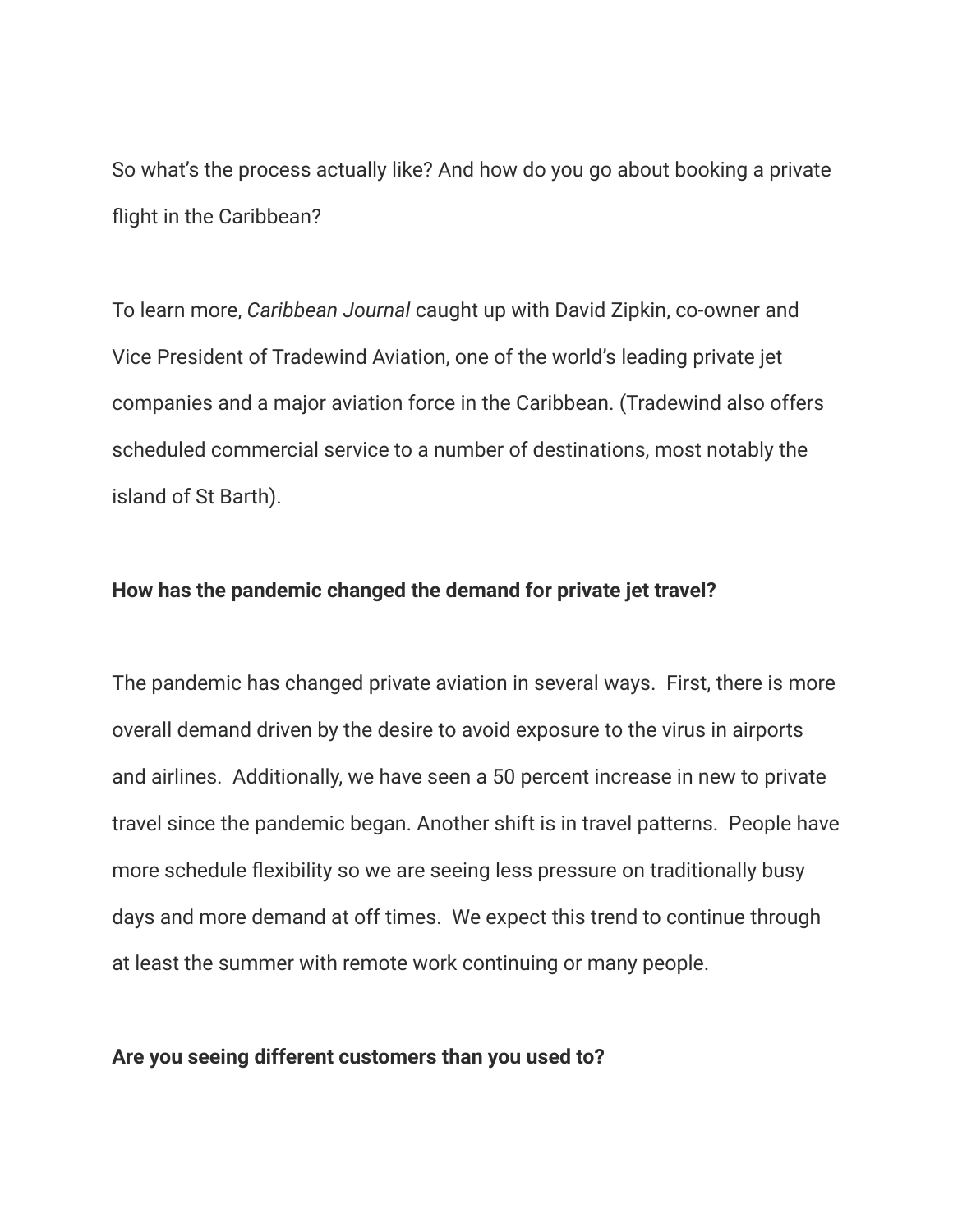Yes, we have seen a significant increase in new to private travel clients. We are particularly well positioned for this as our Pilatus PC-12 private flights offer a lower price point vs your traditional private jets.

# **Where does Tradewind fly in the Caribbean, both regularly scheduled and charter?**

We offer private charter flights throughout the Caribbean in our fleet of Pilatus PC-12s. We can fly anywhere to and from the U.S. islands; Puerto Rico, St Thomas, St Croix and our more popular destinations are St Barths, Anguilla, Nevis, and the BVI. We also offer private jet flights to the Caribbean in our fleet of Citation CJ3 jets.

# **Let's say I live in New York or Miami. What are my aircraft options for flying privately to the Caribbean?**

From New York or Miami, an excellent option is to fly private to the Caribbean in one of our Citation CJ3 jets. If the destination has a small runway, we will do a seamless "wing to wing" transfer to one of our Pilatus PC-12 aircraft for quick hop to smaller island.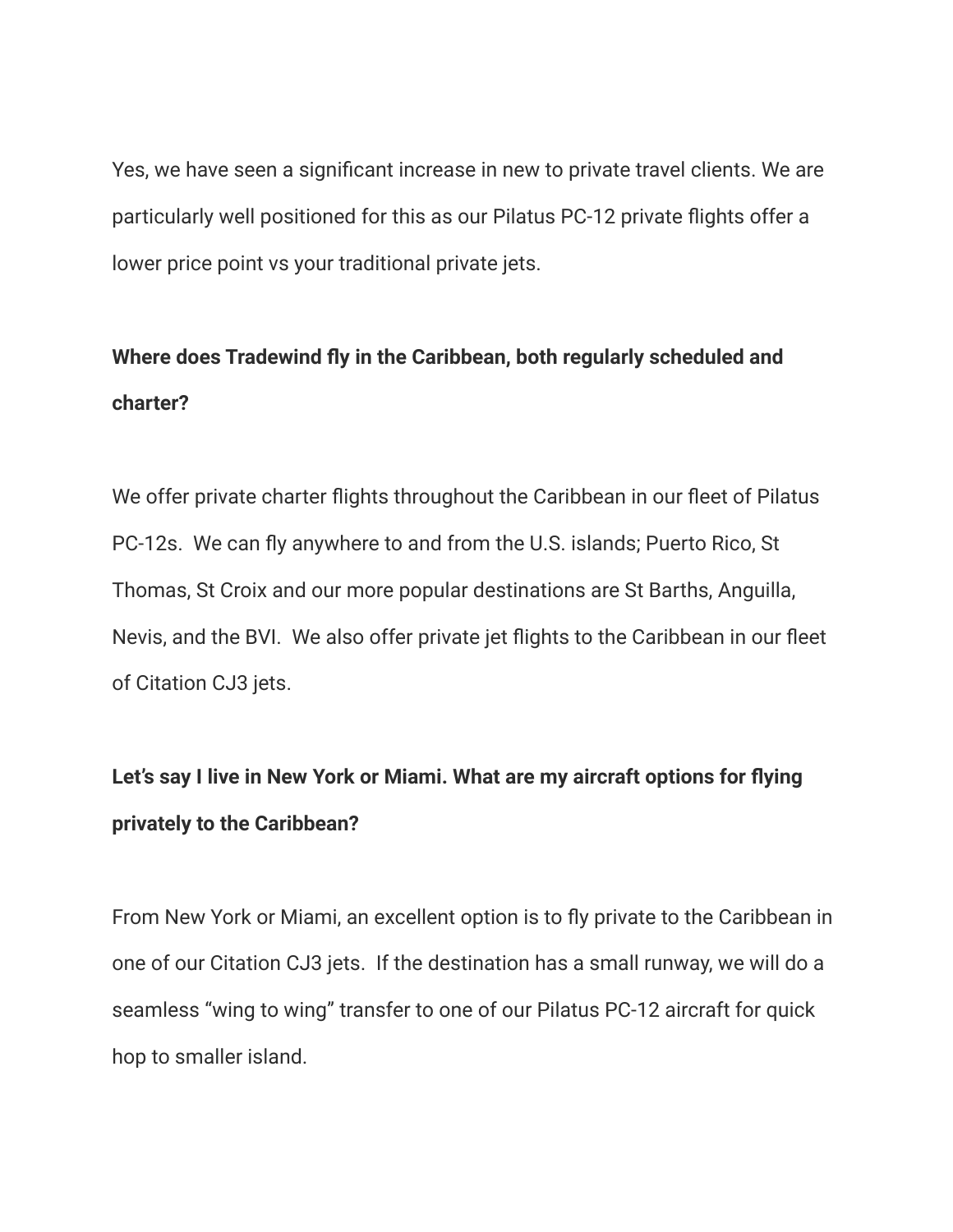#### **What if I'm going to an island like St Barth? Can I book both legs with you?**

Yes, we offer the full trip with both aircraft and the seamless "wing to wing" transfer. Additionally, we have several promotions in place with top properties and villa rental agencies offering complimentary catering, ground transportation and special amenities at the destination.

## **Do you work with any Caribbean villa companies or hotels on flight/ accommodations packages?**

We do! A full round-up of current promotions can be found here: [https://](https://www.flytradewind.com/news-press/#promotions) [www.flytradewind.com/news-press/#promotions](https://www.flytradewind.com/news-press/#promotions) We have promotions in place with WIMCO villas, the Carl Gustaf hotel, [Le Barthelemy hotel](http://www.lebarthelemyhotel.com). Hotel Manapany, Le Toiny, Villa Marie, St Bath Properties and Le Sereno on St Barth. To Anguilla we have a promotion in place with the Belmond Cap Julica and the Four Seasons.

#### **What's the typical pricing structure for a round trip to the Caribbean?**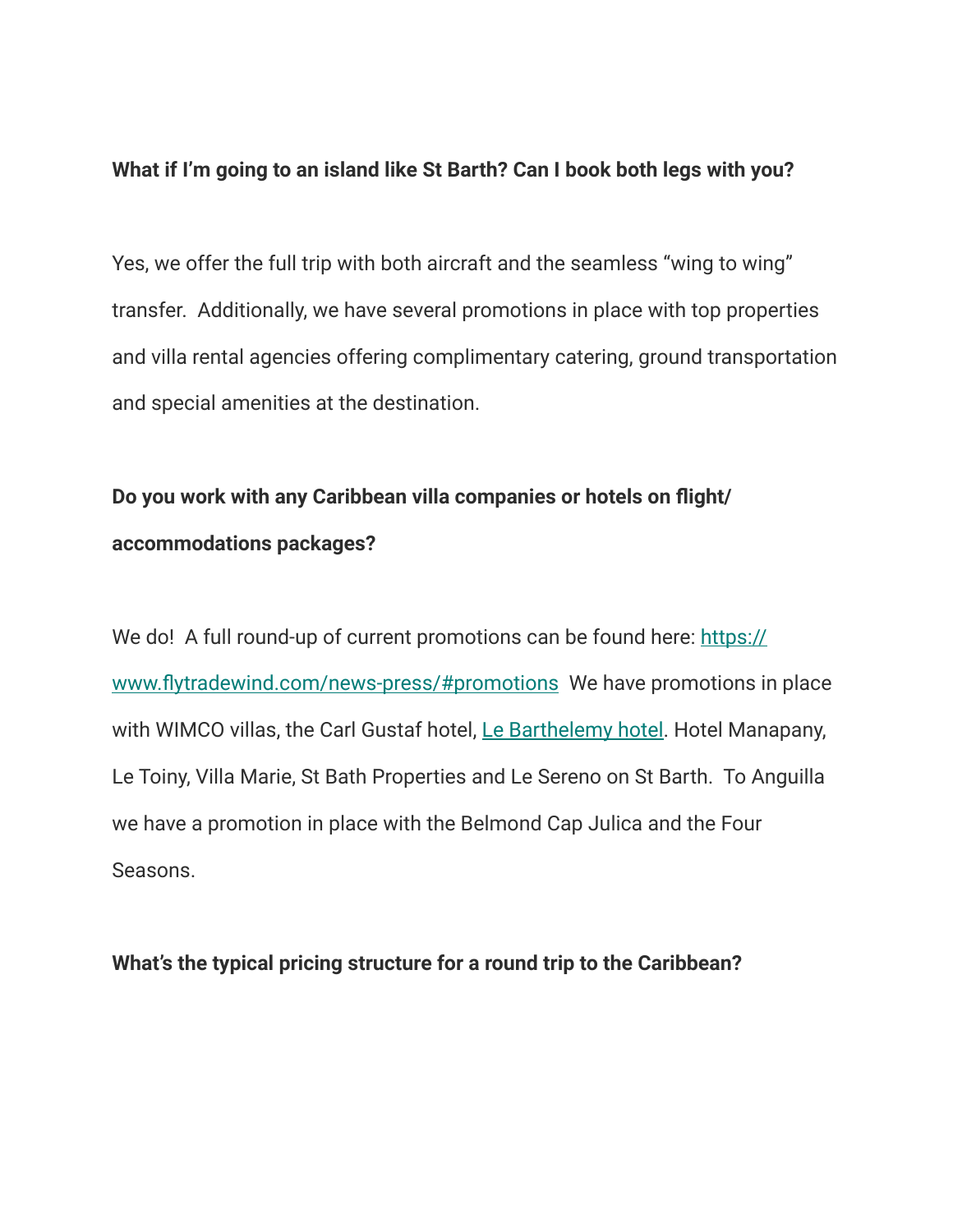Pricing is highly dependent on routing. Maimi to the eastern Caribbean (Puerto Rico, BVI, St Kitts) will run around \$16-19k each way. For closer destinations like the Bahamas and Turks and Caicos the pricing drops to \$10-\$15k each way. David Zipkin, vice president and co-owner of Tradewind Aviation.

#### **Do you offer any memberships or club options?**

We do! Our most popular program is our Goodspeed card which offers discounts of up to 15% on our Pilatus PC-12 fleet. The two service regions are 300 miles from San Juan and Westchester airport in the Northeast.

### **Private jet travel naturally seems safer right now. What are some of the other measures trade wind implements to ensure guest safety?**

We have implemented strict protocols and procedures to ensure the health and safety of our passengers and crew from additional aircraft cleaning (deep cleaning at night and disinfecting between each flight) to pre-flight passenger screening, mask protocols, crew health checks. Additionally, it is worth pointing out that the cabin air on Tradewind aircraft is renewed continuously with fresh air from the outside during the flight. Air entering the cabin is compressed and